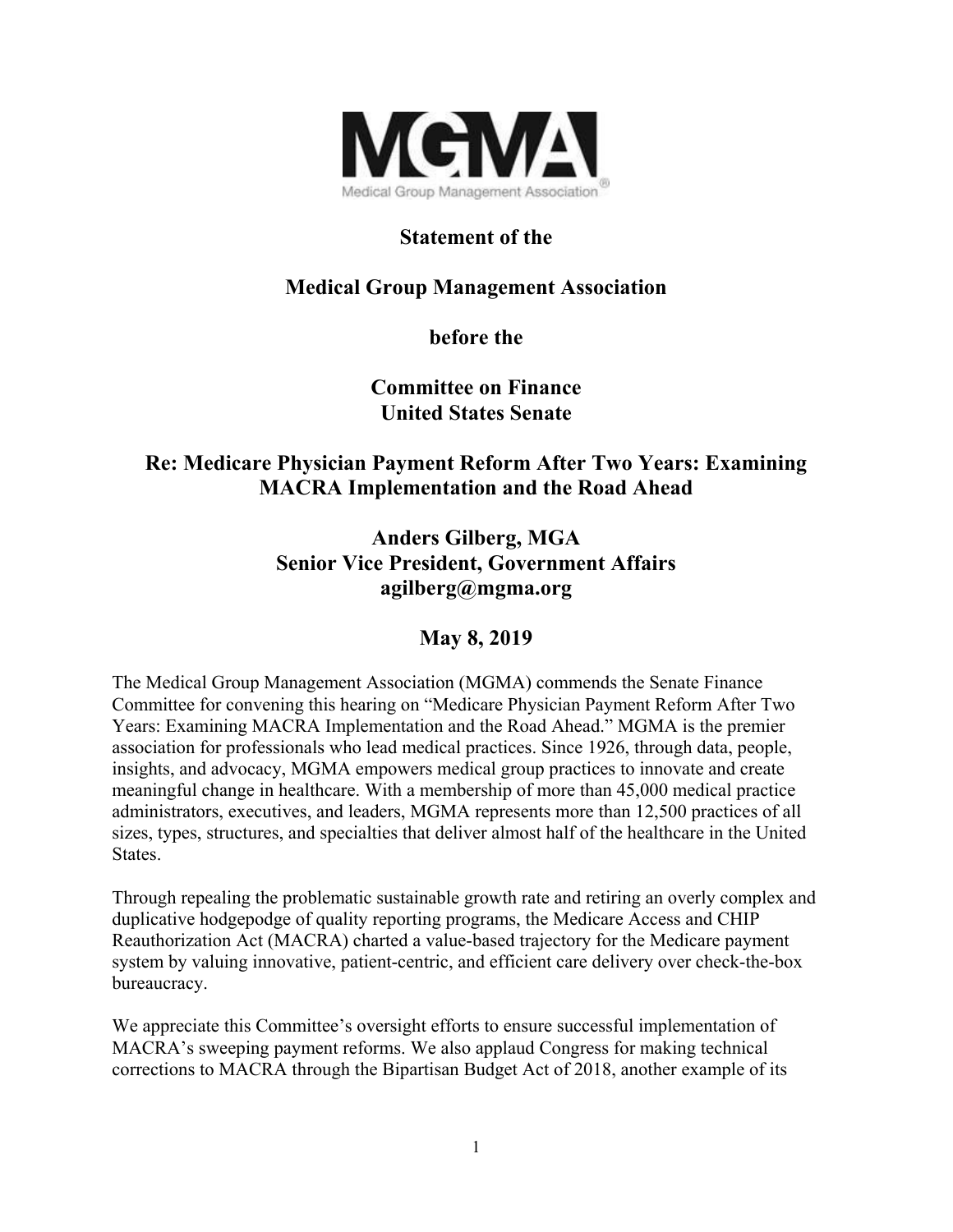continued support for the innovative care delivery improvements taking place in physician group practices across the country.

Since MACRA passed, MGMA has partnered with Congress and the Administration to help practices succeed in the Quality Payment Program (QPP). We have hosted numerous educational events that connect our members directly with Centers for Medicare & Medicaid Services (CMS) staff, developed informational and educational resources related to the Merit-based Incentive Payment System (MIPS) and alternative payment models (APMs), and provided suggestions on how to improve the current program to policymakers based on feedback from our members.

At this critical juncture in Medicare's transition from fee-for-service toward value-based reimbursement, Congress has an opportunity to make refinements to the program that would align it more closely with the original intent of MACRA. We hope these comments will help guide the Committee as it seeks to improve the QPP, align it more closely with congressional intent in MACRA to improve physician payment, and ensure a successful transition to a new Medicare payment system centered around high-value care.

### **Continue the 0.5 percent Medicare payment update beyond CY 2019**

MACRA stabilized annual updates under the Physician Fee Schedule (PFS) and is a vast improvement to the previous, draconian sustainable growth rate methodology. Under MACRA, PFS payment updates increased by 0.5 percent between 2015-2018, 0.25 percent in 2019, and then will be frozen for six years between 2020-2025.

As the healthcare community transitions toward a value-based payment environment, fee-forservice does not need to be abandoned entirely, but it does need to be updated appropriately. Physician practices face a challenging environment with escalating costs, flat reimbursement updates, and an increasingly complex regulatory environment. To continue supporting these practices as they implement the changes necessary to ensure success in new delivery models, MGMA urges Congress to continue the stability in physician payments by extending the 0.5 percent adjustment to the conversion factor beyond CY 2019.

#### **Encourage the development and availability of physician-focused APMs**

MGMA strongly supports efforts to advance value-based care delivery through APMs that reward high quality and efficient care delivery. MGMA agrees with Congress that the APM pathway is a promising door to value-based reimbursement without imposing undue administrative burden. We are encouraged by CMS' recent efforts to implement new primary care APMs through the Primary Care First and Direct Contracting models.<sup>1</sup>

Despite this progress, however, the healthcare system is still learning how to effectively transform care delivery. We are now past the three-year mark for implementation of MACRA, yet there are still limited opportunities for physician practices to participate in an APM, particularly those that qualify as "advanced" under CMS regulations. CMS estimates that less than 220,000 clinicians will become qualifying participants in advanced APMs this year,

 <sup>1</sup> "HHS To Deliver Value-Based Transformation in Primary Care," HHS Newsroom (Apr. 22, 2019).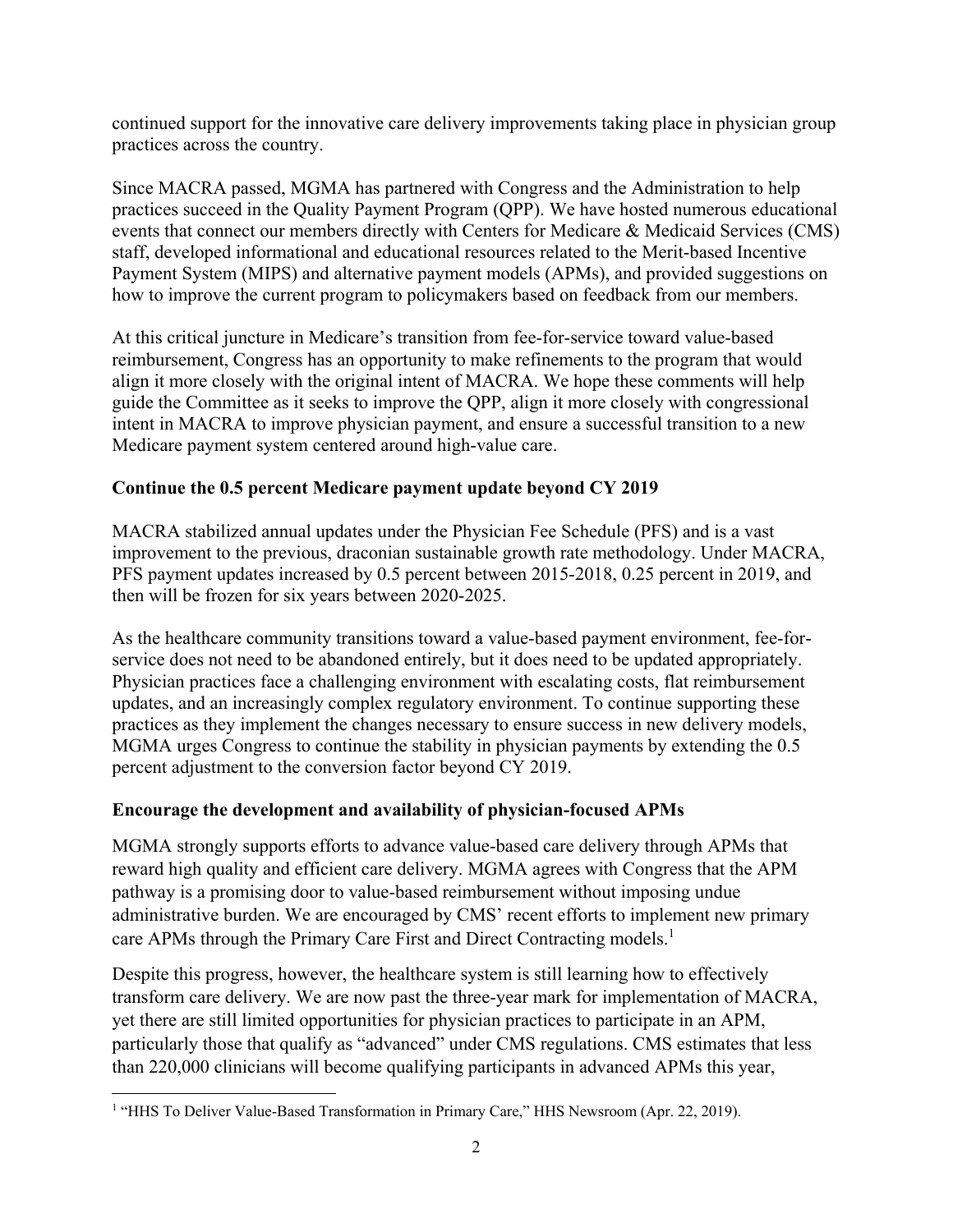compared to the  $798,000$  clinicians expected to participate in MIPS.<sup>2</sup> Many practices are interested in joining an APM, but are unable to do so because there are not viable options for practices of their size, specialty, or location. In a 2018 survey of MGMA members, 55% of over 400 respondents reported that Medicare does not offer an advanced APM that is clinically relevant to their practice.<sup>3</sup>

Congress established the Physician Focused Payment Model Technical Advisory Committee (PTAC) to leverage private sector development and expedite the availability and implementation of APMs. Dozens of APMs have been submitted to PTAC, however CMS has yet to implement or test on a limited scale any of the models recommended by PTAC. We urge Congress to direct the Administration to be more collaborative with PTAC, including testing and adopting new physician-focused payment models.

### **Extend the APM bonus beyond CY 2024 when it currently expires**

MGMA appreciates Congress' work to support physician practices transitioning to value-based payment in Medicare by providing incentives to participate in APMs, including a five percent bonus payment for significant participation in APMs. This five percent bonus is a powerful incentive for practices to participate in APMs, but it is set to end in 2024. Momentum toward practice participation in these value-based models could be lost without this support. We urge Congress to consider extending the availability of the five percent payment to continue incentivizing practices to participate in APMs as more models are developed that may offer practices an opportunity to participate in an APM for the first time.

Furthermore, the five percent bonus is not only an incentive to participate in an APM, it also lends financial support to practices incurring extra expenses when making the transition into a new care delivery model, which may include start-up costs, hiring and training additional support staff, making technology upgrades, and the use of time and resources for high-value, yet noncovered, services.

We share Congress and the Administration's goal of expediting the process for physician practices to participate in APMs and believe an important step to achieving this goal is to extend the availability of the five percent incentive payment beyond 2024 when it is currently set to expire, so that group practices have the opportunity to receive the support Congress intended.

### **Modify the APM risk standard**

We recommend modifying the APM financial risk standard to account for start-up costs as well as ongoing expenses incurred by a group practice as they participate in an APM. Start-up costs alone can easily exceed millions of dollars by CMS' own estimates, and these amounts should be counted towards an APM's nominal amount standard. Incorporating these financial risks could lead to many more APMs entering this track of MACRA and additional APMs finally being recognized for the very tangible risk they are assuming.

 2 83 Fed. Reg. 59452, 59721 (Nov. 23, 2018).

<sup>&</sup>lt;sup>3</sup> "MGMA 2018 Regulatory Burden Survey" (Oct. 2018).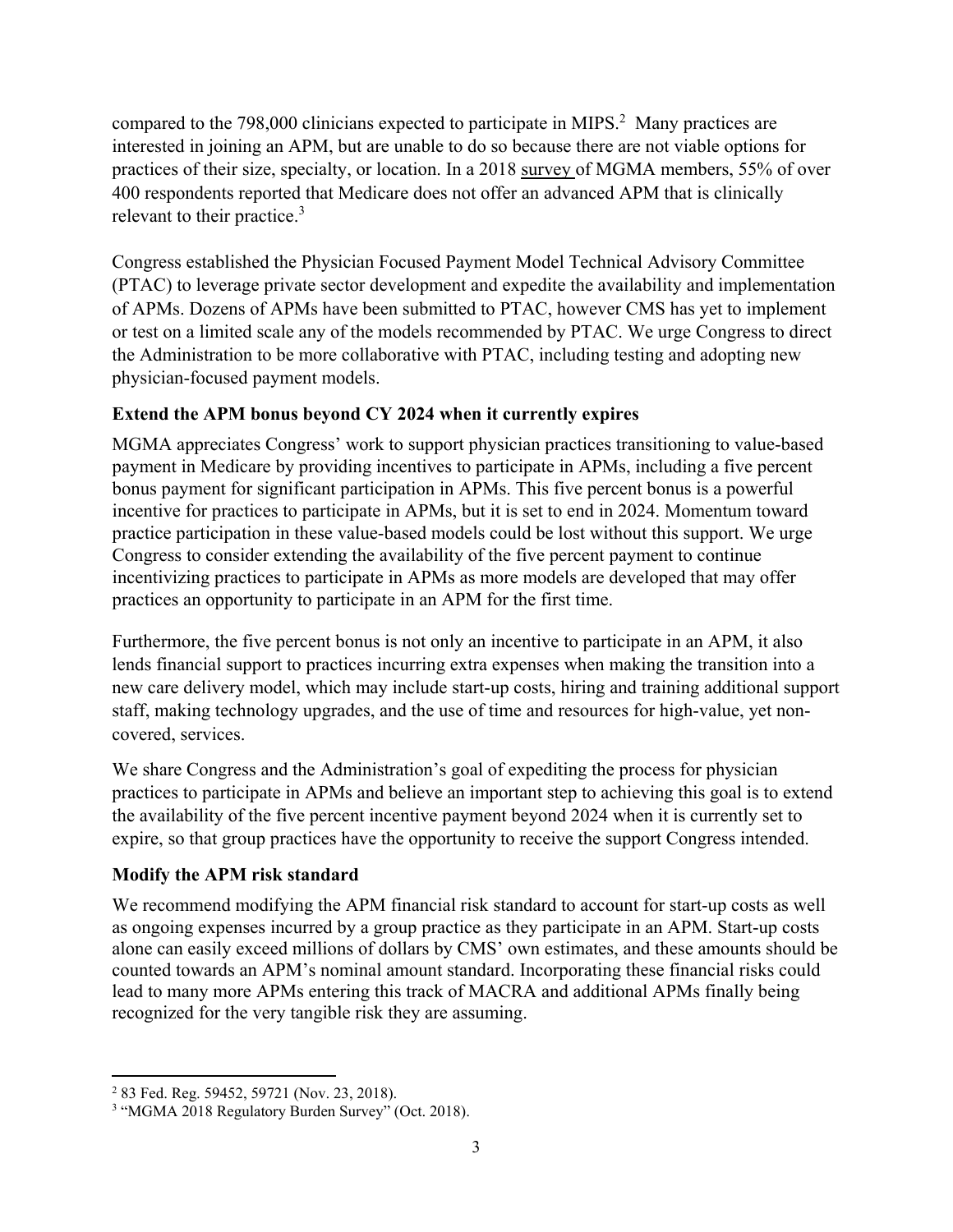#### **Modernize antiquated fee-for-service policies that undercut value-based transformation**

As practices explore new payment models, they face outdated payment requirements and fraud and abuse rules that hinder their ability to coordinate care. To allow for greater care coordination within the construct of APMs, MGMA recommends that Congress assess and modify the existing physician self-referral (Stark Law) prohibition and/or create new waivers for APM participants from certain fraud and abuse rules and payment requirements.

There is a growing consensus supporting the expeditious modernization of existing fraud and abuse rules, such as the Stark Law and Anti-Kickback Statute (AKS). While well-intended, the Stark Law and AKS are broadly construed such that they effectively prohibit or introduce uncertainties regarding clinical and financial integration arrangements that have the potential to improve care for patients.

Congress has recognized the incongruity between the current fraud and abuse framework and the development and implementation of APMs and other value-based payment arrangements. Congress authorized the Administration to issue waivers for select programs, such as those created through the Center for Medicare and Medicaid Innovation (CMMI) and for accountable care organizations in the Medicare Shared Savings Program. Waivers do not offer sufficient protection, however, as they are issued on a case-by-case basis, are limited in duration, and only protect arrangements within specific programs. Uncertainty about the application of fraud and abuse rules, and potential for severe penalties for any violation, have had a chilling effect on innovation and slowed the progression toward cost-efficient, quality-driven models.

As the healthcare industry transitions to a value-driven payment environment, we urge Congress to enact legislation that modernizes these outdated rules and creates flexible waivers for APMs, which are already held accountable for utilization and quality of care as inherent aspects of model design. Congress should pass the Medicare Care Coordination Improvement Act (S. 966/H.R. 2282), which would expand the Secretary's fraud and abuse exception and waiver authority and remove the "volume or value" prohibition in Stark Law to facilitate the development and operation of APMs. Additionally, we support broader reforms, such as eliminating the compensation prong from the Stark Law to return its focus to governing ownership arrangements.

Lastly, we recommend the Committee reevaluate the usefulness of out-of-date billing requirements for telehealth and other high value services. This is particularly important for APMs, which are held accountable for total cost of care and should not be subject to a duplicative set of requirements.

#### **Streamline and simplify MIPS reporting requirements**

As medical group practices transition to value-based payment to improve the delivery of healthcare, they are hamstrung by burdensome and outdated government mandates that impede innovation, drive up costs, and ultimately redirect resources away from patients. Through its oversight authority, Congress should ensure CMS does more to streamline and significantly simplify reporting requirements and scoring for MIPS. CMS should reduce the overall number of measures required for full participation in MIPS and use a flexible set of measures that are proven to be statistically reliable, clinically valid, outcomes-focused, and, most importantly,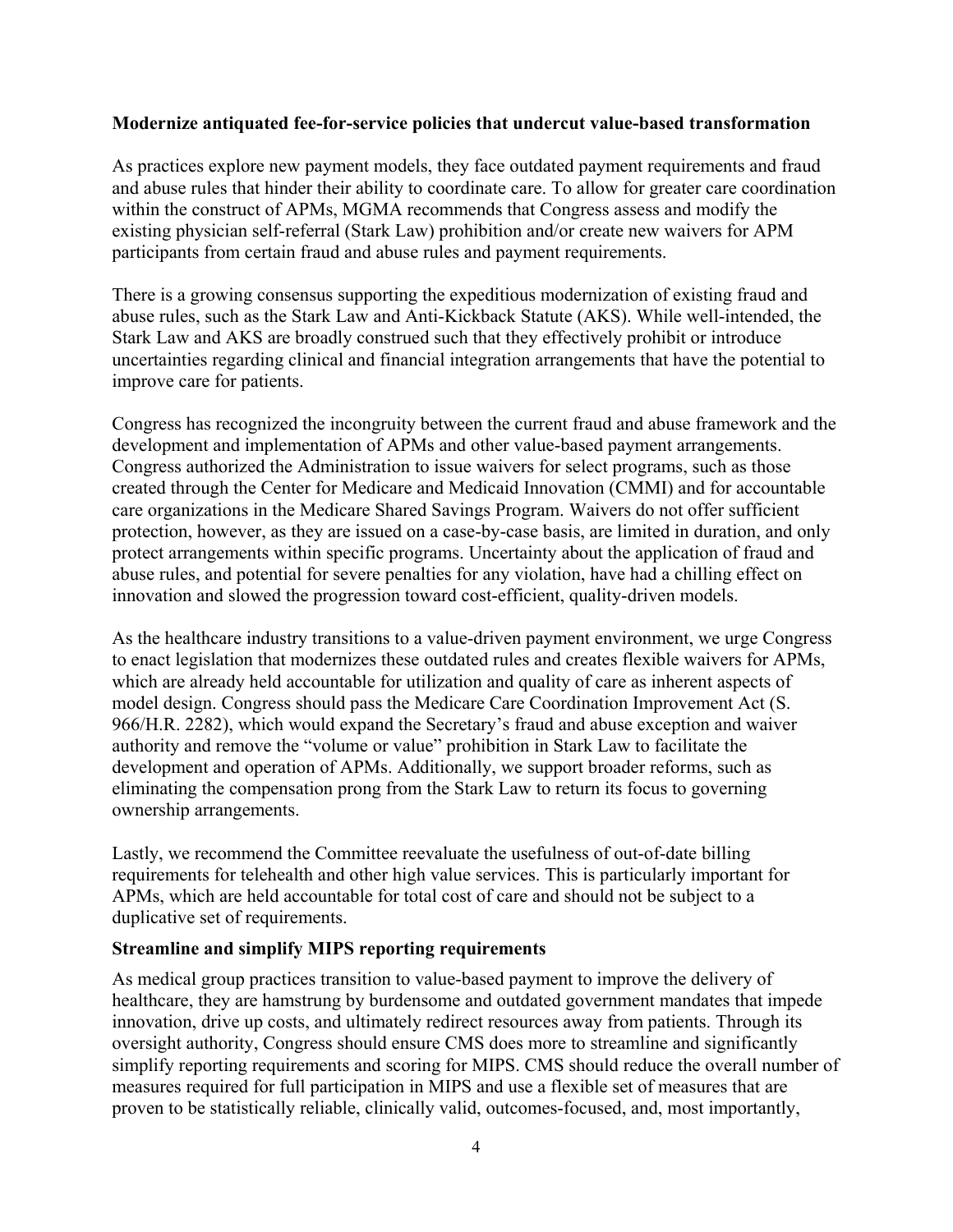patient-centered. Furthermore, CMS should base MIPS point values for individual measures on their relative value to the total MIPS score.

Minimizing regulatory burden to the greatest extent possible, such as burdens related to quality reporting requirements, allows physician practices to allocate more time toward improving patient care. To assist CMS in resetting its approach and achieving its stated goals of reducing clinician burden in MIPS and enhancing patient care, MGMA encourages Congress to instruct CMS to make the following high-impact improvements to MIPS:

- Decrease the number of measures across MIPS. Physician group practices' finite resources are spread across a minimum of nearly 20 measures required to meet MIPS requirements. CMS should structure MIPS to allow practices to prioritize effective and impactful improvements to patient care, rather than comply with sprawling reporting mandates.
- Significantly simplify the scoring scheme. CMS should simplify the overall MIPS scoring structure by basing point values for individual measures on their relative value to the total MIPS score.
- **Increase CMS' flexibility to appropriately score MIPS performance.** On top of simplifying the overarching scoring scheme of MIPS, Congress should add legislative language to MACRA to increase flexibility in MIPS scoring methodology to expressly allow CMS to provide clinicians and group practices with credit across categories for performing certain activities that touch on multiple MIPS categories. For instance, reporting quality measures via certified EHR technology should count toward fully meeting the promoting interoperability category, rather than merely toward bonus points.
- **Do not prematurely measure cost.** Many features of the cost performance category are still unfinished. Currently, CMS is overhauling two MIPS cost measures to address longstanding, significant concerns related to flawed attribution and insufficient riskadjustment methodologies; adding new condition-based measures; and testing patient relationship codes. Group practices should not be evaluated on measures with unresolved methodological flaws. While CMS continues to finetune the cost component of MIPS, Congress should encourage the agency to weight the cost category to ten percent to allow sufficient time to significantly overhaul existing cost measures. CMS' own data has shown that the current methodology discriminates against physicians who treat the sickest patients. The agency needs time to develop better risk adjustment and attribution methodologies. It is crucial for CMS to understand the complexities of patient attribution and take this opportunity to fully test any new code set, such as the patient relationship codes required under MACRA, to ensure the agency achieves the desired outcome of appropriately assigning costs to providers who have control over the care.
- **Provide clear and actionable feedback about MIPS performance at least every calendar quarter,** as recommended by the statute. Without timely feedback, MIPS is essentially a reporting exercise that enters data into a "black box" only understood by CMS, rather than a useful barometer practices can leverage to drive clinical improvement.